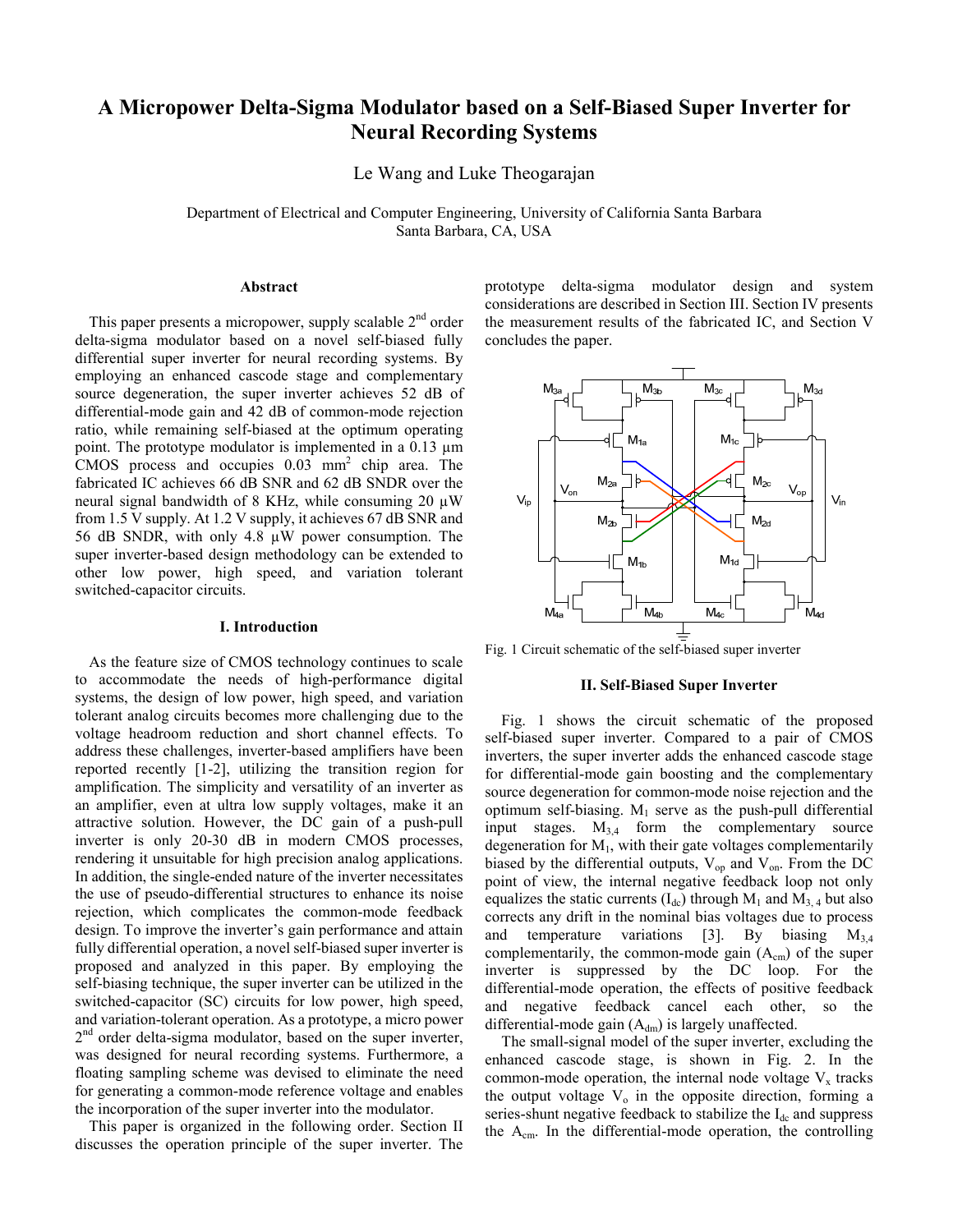voltages,  $V_{op}$  and  $V_{on}$ , are varied differentially and the small-signal currents in the degeneration devices flow into each other. Thus,  $V_x$  can be treated as an AC ground for the  $A_{dm}.$ 

Cross-biased cascode stage  $M_2$  is added to boost the  $A_{dm}$ . It operates as follows: in the differential-mode operation, the gate and source voltages of  $M_2$  are varied in opposite directions by the differential input voltages. Assuming the driving capabilities from both the pull-up and pull-down networks are comparable, these node voltages are varied differentially and this effectively doubles the transconductance  $(g_m)$  of  $M_2$ ; in the common-mode operation, the small-signal gate and source voltages of  $M_2$  are level-shifted versions of each other, so the cascode effect mostly vanishes for the Acm. The small-signal model of the super inverter, excluding the complementary source degeneration, is shown in Fig. 3.

First-order formulas for the  $A_{dm}$  and  $A_{cm}$  are given in the following equations (1) - (5), with  $V_{cm}$  representing the nominal common-mode output level. The  $A_{dm}$  and  $A_{cm}$ formulas are derived based on Fig. 2(a) and Fig. 3(b), respectively, and can accurately predict the gain performance. Simulation shows that the  $A_{dm}$  and  $A_{cm}$  of the super inverter are 52 dB and 10 dB respectively, while drawing 6 μA static current from 1.5 V supply. At 1.2 V supply, the  $A_{dm}$  and  $A_{cm}$  of the super inverter are 58 dB and 11 dB respectively, with 1.8 μA static current.

$$
Vx \approx \frac{I_{dc}}{2K_n \frac{W_4}{L_4}(V_o - V_t)}
$$
 (1)

$$
\beta = \frac{\partial V_x}{\partial V_o} \Big|_{V_o = V_{cm}} = -\frac{I_{dc}}{2k_n \frac{W_4}{L_4} (V_{cm} - V_t)^2}
$$
 (2)

$$
I_{dc} \approx \frac{K_n^{'}}{2} \frac{W_1}{L_1} \Big[ V_{cm} \left( 1 + \beta \right) - V_t \Big]^2 \tag{3}
$$

$$
A_{cm} \approx \frac{-g_{m1}r_{o1}}{1 - \beta(1 + g_{m1}r_{o1})}
$$
(4)

$$
A_{dm} \approx -2g_{m1}r_{o1}g_{m2}r_{o2} \tag{5}
$$



Fig. 2 Simplified small-signal models illustrating the degeneration stages in the super inverter: (a). common-mode; (b). differential-mode



Fig. 3 Simplified small-signal models illustrating the cascode stages in the super inverter: (a). common-mode; (b). differential-mode

# **III. Delta-Sigma Modulator**

To ensure low power operation, a small form factor and relaxed requirements on the analog blocks, a delta-sigma analog-to-digital converter (ADC) is employed in a high-density neural implant IC, as shown in Fig. 4. In contrast to other ADC architectures such as successive approximation (SAR), delta-sigma ADC requires no digital calibration in most implementations, and its resolution can be adapted according to the applications. Due to the internal memory effect, a delta-sigma ADC may be shared by several channels on an interrupt-based manner to optimize the power efficiency and minimize the silicon overhead.



Fig. 4 System diagram of the high-density neural implant VLSI

Fig. 5 shows the super inverter-based  $2<sup>nd</sup>$  order switched-capacitor delta-sigma modulator. The super inverter replaces the externally-biased operational amplifiers in the SC integrators for micropower operation. Since no external bias network is necessary, this eliminates the on-chip mismatch problems caused by the current mirrors and any noise coupled from the bias network. Moreover, since  $M<sub>3, 4</sub>$  operate in the linear region, the super inverter is not slew-rate limited and the switching current can be much greater than the static current, which can be a significant advantage for low power and high speed applications. The delta-sigma modulator uses the Boser-Wooley architecture with two delaying integrators to relax the settling condition. A 1-bit quantizer is selected for high linearity performance. For the same path gain, the two sets of input sampling circuits at the first integrator may be combined to reduce the chip area and the switching noise.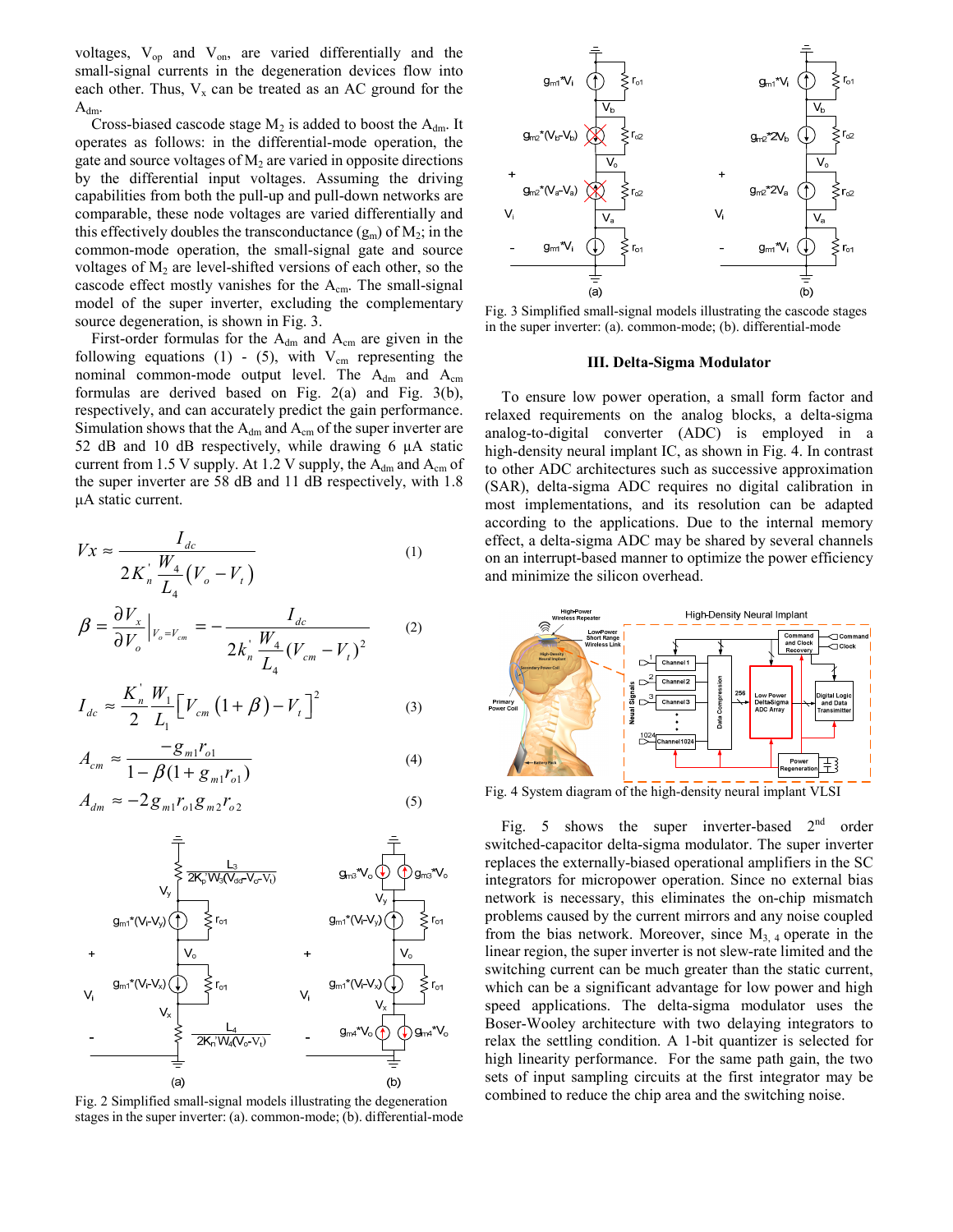

Fig. 5 2nd order delta-sigma modulator: (a) block diagram; (b) circuit schematic (clock generator not shown); (c) chip microphotograph

A switched-capacitor integrator, incorporating the super inverter, is shown in Fig. 6. Floating sampling is devised at both sampling and integration phases to sense differential signals. To illustrate the operation process, assume the two sampling capacitors  $C_s$  are perfectly matched and  $(V_{in} = V_c +$  $\Delta V$  and  $V_{in} = V_c - \Delta V$ ). During the sampling phase, the floating potential at the right side of  $C_s$  is boot-strapped to  $V_c$ and only differential charges  $C_s^*\Delta V$  are stored onto  $C_s$ . Bottom plate sampling is utilized to eliminate signal dependent charge injection by turning off  $\Phi_1$  slightly earlier than  $\Phi_{1d}$ . During the integration phase, the floating potential is level shifted to  $V_{cm}$ by turning on  $\Phi_{2a}$  slightly earlier than  $\Phi_2$ . Then,  $\Phi_2$  switch is closed to transfer the differential charges onto the feedback capacitors  $C_f$ . This step is arranged in order to prevent the upsetting of DC operating point of the super inverter. The super inverter has a very narrow input common-mode range, and any difference between its nominal input common-mode voltage and the reference voltage would drift the operating point of the super inverter from the active region. Floating sampling not only mitigates this problem but also eliminates the need for generating a stable reference voltage. Fig. 7 shows the schematic of the clock generator and the associated timing diagram of the non-overlapping clocks. A 2-input NOR gate is utilized to generate the advanced rising edge for  $\Phi_{2a}$ .

To setup the input DC voltages of the super inverter, two pseudo-resistors connect its input and output ports in a negative feedback, balancing the two common-mode voltages. The pseudo-resistor is formed by two anti-parallel PMOS devices connected in series, which effectively presents a very large resistance (several  $G\Omega$ ) in a small area if the voltage across it is small [4]. The feedback loop in a delta-sigma modulator effectively brings the output levels of the integrators back to its nominal common-mode levels. Therefore, the average voltage across the pseudo-resistor is small, and the condition for the effective resistance is met. The pseudo-resistor also serves as a common-mode feedback (CMFB) device to correct any drift in the input and output common-mode levels of the super inverter over time.



Fig. 6 Switched-capacitor integrator incorporating the super inverter



Fig. 7 Non-overlapping clock generator and the timing diagram

#### **IV. Measurement Results**

The prototype delta-sigma modulator is implemented in a 0.13 μm CMOS process with eight metal layers and occupies only 0.03 mm2 chip area, including the clock generator and output buffers. The IC microphotograph is shown in Fig. 5c. A measured output spectrum clocked at 1.6 MHz is shown in Fig. 8. No offset-cancellation mechanism is included in this prototype, and this accounts for the -40 dBFS DC tone in the spectrum. Fig. 9 plots the measured SNR and SNDR over the neural signal bandwidth of 8 KHz versus the input amplitude. The peak SNR and SNDR are 66 dB and 62 dB, respectively. Due to the fully differential nature of the super inverter, the prototype achieves 60 dB power supply rejection ratio (PSRR) as shown in Fig. 10. The measurement results at both 1.5 V and 1.2 V power supplies are summarized in Table I, with the